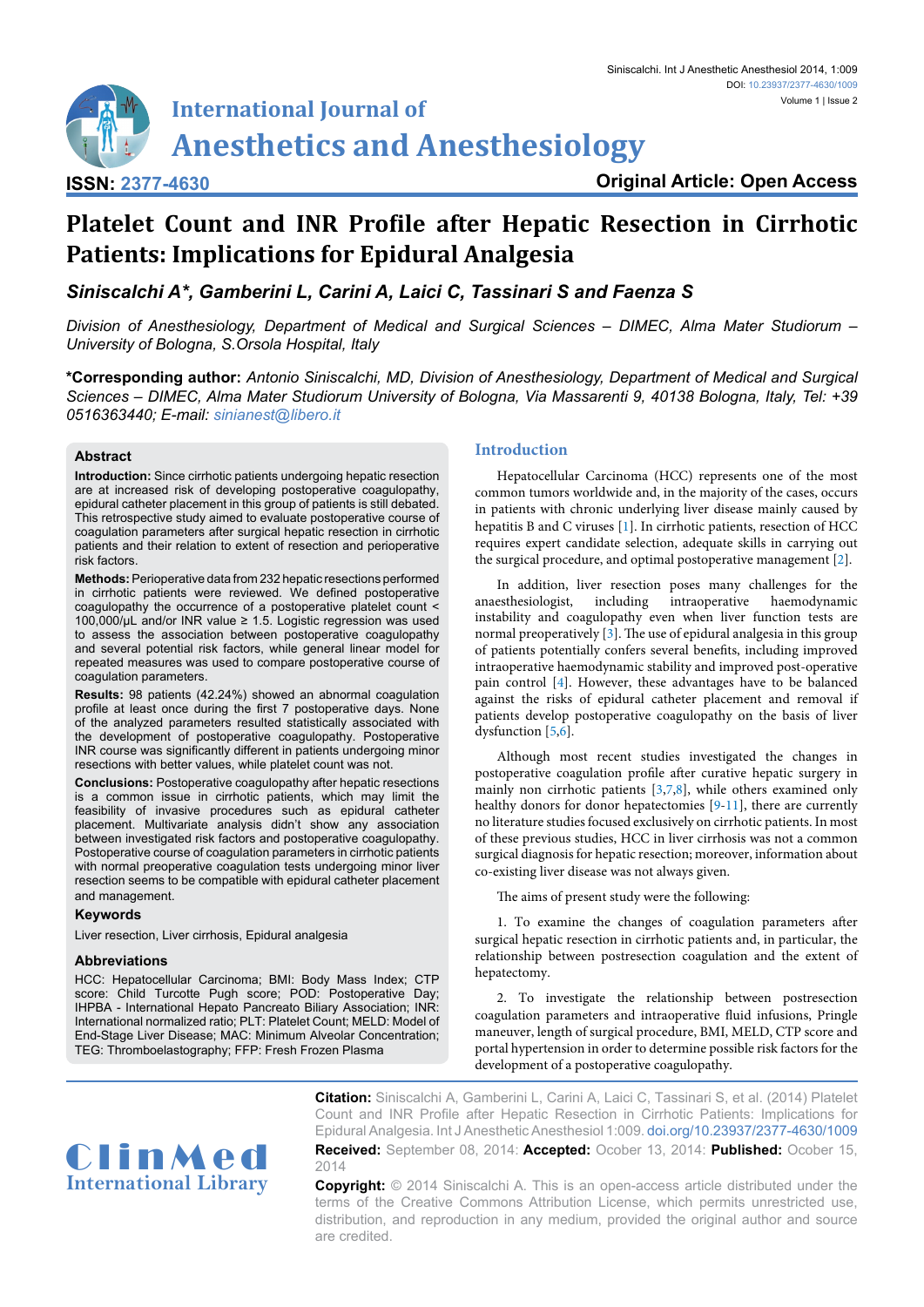#### **Materials and Methods**

After Hospital Ethics Committee approval (approval number: 282/2013/O/OssN), this retrospective observational study included all cirrhotic patients who underwent laparotomic liver resection between January 2007 and November 2012.

Inclusion criteria were: age > 18 years, histologic-proven liver cirrhosis, open liver resection surgery for HCC.

Exclusion criteria were: abnormal preoperative coagulation profile, laparoscopic liver resection.

We defined abnormal coagulation profile the presence of INR values  $\geq 1.5$  and/or platelet count < 100,000/ $\mu$ L in the first 7 Postoperative Days (POD) [[12](#page-4-10)].

We chose to exclude patients with abnormal preoperative coagulation profile because of the relative contraindication to epidural catheter placement in this sub-group even if patients included in the study did not receive epidural anesthesia.

Major hepatic resection was defined as a resection of three or more hepatic segments, while minor hepatic resection as a resection of two or less hepatic segments with reference to the IHPBA classification; all resections were performed to achieve a tumor-free margin of at least 1 cm based on intraoperative examination and ultrasonography.

Anesthetic management for liver resection at our unit includes: general endotracheal anesthesia, arterial line and central venous catheter placement for fluid infusions, hemodynamic monitoring, and acid-base parameter measurement.

Fluid infusions are kept minimal during hepatic dissection to keep low central venous pressure ( $\leq$  5 mmHg) in order to reduce bleeding, while red blood cells are transfused when hematocrit is lower than 27% and/or hemoglobin is lower than 8 g/dL. Patient's hypothermia is prevented by warm fluid infusion, forced-air warming and the use of warm water on the surgical field.

Perioperative coagulation alterations are corrected with fresh frozen plasma infusion if INR is > 1.5 and there are clinical signs of active bleeding [\[13](#page-4-11)].

Data collected preoperatively included patient characteristics, underlying surgical pathology, aetiology of cirrhosis, Child-Pugh Classification of hepatic disease as well as MELD score, baseline coagulation profile and blood tests.

The analyzed intraoperative data included the type of hepatic

resection, duration of sugery, the duration of vascular occlusion techniques (continuous or intermittent Pringle maneuver) and fluid infusions and transfusions of blood products.

The collected postoperative blood tests were platelet count and INR values from POD 1 to POD 7.

#### **Statistical Analysis**

Categorical data were expressed as numbers (percentages), continuous variables as mean and standard deviation.

Differences in preoperative data between groups undergoing major and minor liver resection were evaluated with t-test for continuous variables and Chi square test or Fisher exact test for nominal variables.

In order to evaluate risk factors for the development of a postoperative abnormal coagulation profile, univariate and multivariable logistic regression analysis was performed separately for the two conditions INR value  $\geq 1.5$  and platelet count <100,000/ $\mu$ L.

The following parameters were considered for analysis:

BMI, portal hypertension, diabetes, CTP and MELD scores, duration of surgery, duration of vascular occlusion technique (Pringle maneuver), transfusion of blood products and fresh frozen plasma and infusion of crystalloids and colloids.

Multivariable logistic regression analysis was conducted on variables that reached p<0.2 at univariate analysis.Multicollinearity amongst variables was detected by means of Spearman correlation test.

Models building follow a backward-stepwise approach; the test of term significance is the Wald chi-square test with cutoff p value of 0.1 for removal and 0.05 for addition.

Model discrimination was assessed calculating the Area under the Receiver Operator Characteristic (ROC) curve, whereas model calibration has been determined by Hosmer-Lemeshow (H-L) technique.

All  $p$  values refer to two-tailed test of significance;  $p<0.05$  was considered significant.

A General Linear Model for repeated measures was used to compare INR and platelets values during the first postoperative week in patients who underwent minor vs. major hepatic resections.

|                           | Overall (n=232)      | Minor (n=211)    | Major (n=21)     | p        |
|---------------------------|----------------------|------------------|------------------|----------|
| Age (years)               | $65 \pm 9.73$        | $65 \pm 9.9$     | $66 \pm 8.7$     | 0.749    |
| Gender (M:F)              | 183:59               | 128:55           | 17:4             | 0,424    |
| <b>BMI</b>                | $26 \pm 3.85$        | $26.5 \pm 3.92$  | $24.64 \pm 3.87$ | 0.117    |
| MELD score                | $9 + 1.67$           | $8.66 \pm 1.72$  | $7.85 \pm 0.90$  | $0.009*$ |
| Preoperative INR          | $1.12 \pm 0.83$      | $1.13 \pm 0.84$  | $1.08 \pm 0.55$  | $0.035*$ |
| Preoperative PLT          | $166,698 \pm 54,299$ | 164,174 ± 53,241 | 203,384 ± 58,471 | $0.035*$ |
|                           | N(% )                |                  |                  |          |
| Cirrhosis                 | 232 (100%)           |                  |                  | ns       |
| Post-viral                | 197 (84.91%)         |                  |                  |          |
| <b>HBV</b>                | 57 (24.57%)          | 52 (24.6%)       | 5(23.8%)         |          |
| <b>HCV</b>                | 128 (65.51%)         | 119 (56.4%)      | 9(42.9%)         |          |
| HBV + HCV                 | 12 (5.17%)           | 9(4.26%)         | 3(14.3%)         |          |
| Alcohol-related           | 17 (7.32%)           | 14 (6.63%)       | 3(14.3%)         |          |
| Criptogenetic             | 9(3.87%)             | 9(4.26%)         | 0                |          |
| Dismetabolic              | 6(2.58%)             | 5(2.36%)         | 1(4.7%)          |          |
| Primary biliary cirrhosis | 1(0.43%)             | 1(0.47%)         | 0                |          |
| Hemochromatosis           | 2(0.86%)             | 2(0.95%)         | 0                |          |
| Child-Pugh                |                      |                  |                  |          |
| A                         | 227 (97.84%)         | 206 (97.6%)      | 21 (100%)        | ns       |
| B                         | 5(2.15%)             | $5(2.4\%)$       | 0                |          |
| C                         | $0(0\%)$             | 0                | 0                |          |

<span id="page-1-0"></span>**Table 1:** Patient characteristics and preoperative data.

BMI: Body Mass Index; MELD: Model of End Stage Liver Disease; PLT: Platelet; HBV: Hepatits B Virus; HCV: Hepatitis C Virus.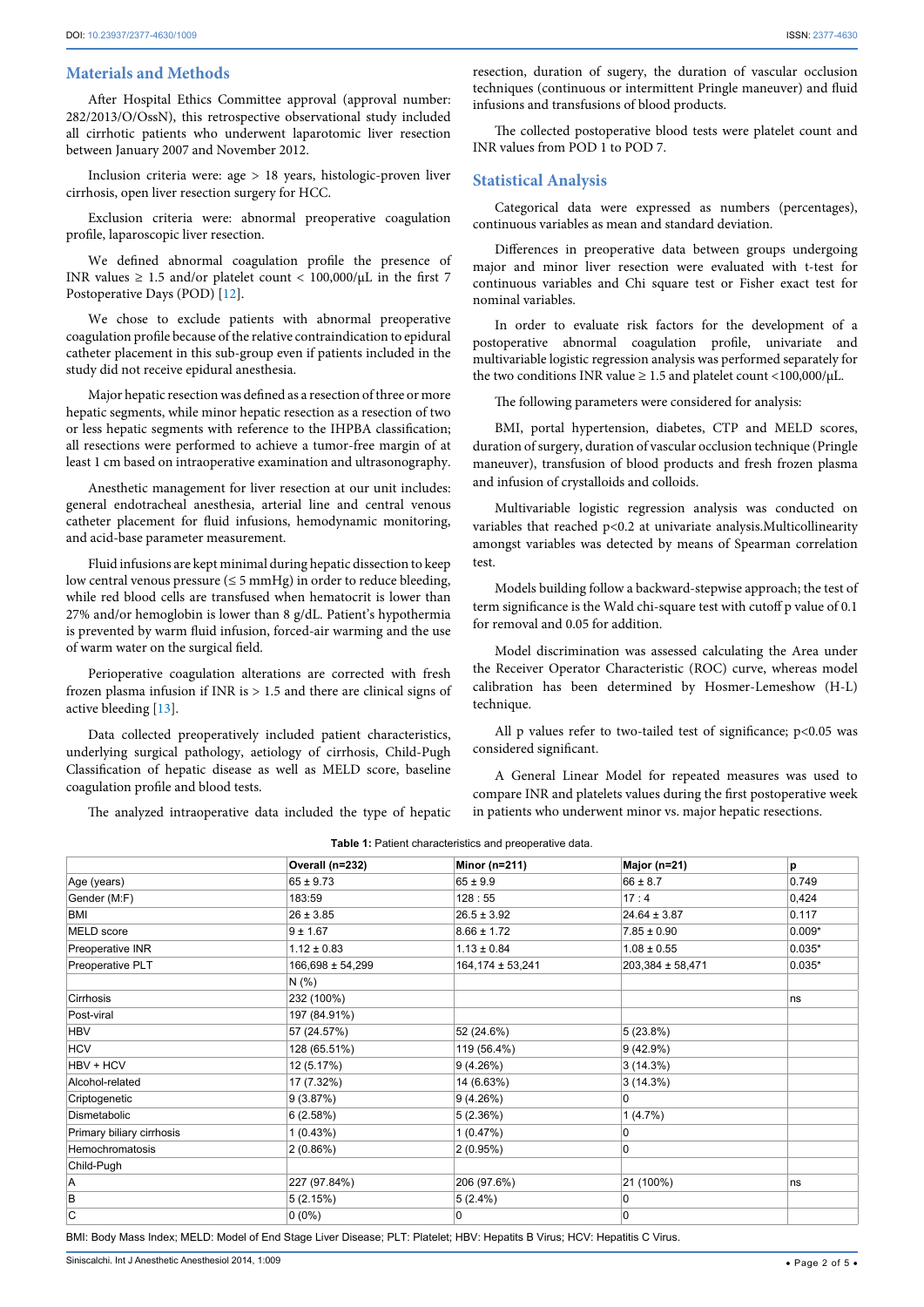|                                                            |                                        | <b>Table 2.</b> Type of hepatic resection and intrapperative data. |                                    |         |
|------------------------------------------------------------|----------------------------------------|--------------------------------------------------------------------|------------------------------------|---------|
|                                                            | Overall (232 pts)                      | Minor resections (211 pts)                                         | Major resection (21 pts)           | p value |
| Duration of surgery (min)                                  | $243.44 \pm 96.07$                     | $240.8 \pm 100.62$                                                 | $270 \pm 62.83$                    | 0.19    |
| Continuous Pringle<br>Duration (min)<br>Mean ± sd          | $10 \pm 4.81$<br>$(44 \text{ pts})$    | $11 \pm 4.77$ (39 pts)                                             | $10 \pm 5.71$ (5 pts)              | 0.67    |
| <b>Intermittent Pringle</b><br>Duration (min)<br>Mean ± sd | $29.34 \pm 18.3$<br>$(55 \text{ pts})$ | $27.9 \pm 17.8$<br>$(50 \text{ pts})$                              | $44 \pm 18.7$<br>$(5 \text{ pts})$ | 0.06    |
| <b>Intraoperative transfusions</b>                         |                                        |                                                                    |                                    |         |
| Received blood cells                                       | 44 (18.96%)                            | 37 (15.94%)                                                        | 7(33.3%)                           | 0.44    |
| <b>Received FFP</b>                                        | 48 (20.68%)                            | 39 (16.81%)                                                        | 9(42.85%)                          | $0.02*$ |
| Mean cristalloids infusion                                 | $2490 \pm 896$                         | $2472 \pm 899.4$                                                   | 2670.47 ± 863.33                   | 0.33    |
| Mean colloids infusion                                     | 473.17 ± 460                           | $469.31 \pm 466.9$                                                 | $511.9 \pm 391.12$                 | 0.69    |
| Developed postoperative coagulopathy                       | 98 (42.24%)                            | 87 (41.23%)                                                        | 11 (52.38%)                        | 0.45    |

<span id="page-2-0"></span>**Table 2:** Type of hepatic resection and intraoperative data.

Pringle - vascular occlusion technique; min: minutes; pts: patients; sd: standard deviation; FFP: Fresh Frozen Plasma.

<span id="page-2-1"></span>

<span id="page-2-2"></span>

Statistical analyses were conducted using Stata/SE 12.1 (College Station, TX: StataCorp LP)

# **Results**

A total of 347 cirrhotic patients underwent hepatic resection for HCC at the Department of Surgery and Transplantation of Bologna University between January 2007 and November 2012; 24 of these were not included in statistical analysis for the following reasons: incomplete clinical data (21 patients), early postoperative death due to acute myocardial infarction (2 patients) and pulmonary embolism (1 patient).

Finally, we excluded from the study population 91 patients who showed signs of preoperative coagulopathy. The final study group consisted of 232 patients with HCC and histologic-proven cirrhosis.

Patient characteristics and preoperative data are shown in [Table](#page-1-0)  [1](#page-1-0). Most patients (97.8 %) were classified as Child-Pugh class A and cirrhosis aetiology was viral in 84.9 %; preoperative INR value and MELD score were significantly higher and platelet count significantly lower in minor resection group.

[Table 2](#page-2-0) shows intraoperative data: surgery consisted of minor hepatic resection in most cases, patients in major resection group received significantly more intraoperative fresh frozen plasma infusions.

In minor resection group, 41% of patients developed a postoperative coagulopaty, while in the major hepatic resection group this event was observed in 52.3 % of cases; however, this difference was not statistically significant.

Considering both minor and major resections, 98 patients (42.24%) showed an abnormal coagulation profile at least once in the first 7 postoperative days, a decrease in platelet count was the most common finding, while at the end of study period, on POD 7, patients had abnormal INR value and platelet count respectively in 5% and 4.3% of cases (data not shown in figures).

[Figure 1](#page-2-1) shows the proportion of patients who developed postoperative coagulopathy divided for type of resection and etiology of coagulopathy (INR>1.5, PLT < 100,000/µL or both).

A significant proportion of patients in major liver resection group developed a high INR coagulopathy (47% on POD 2), which gradually decreased up to POD 6, where less than 5% of patients still had a high INR value.

In minor liver resections, low platelet count was the most common cause of coagulopathy, with its maximum incidence on POD 3.

5 patients out of 232 (2.2%) needed postoperative fresh frozen plasma to correct coagulopathy because of significant bleeding; all of these underwent major liver resection, and there was no need for postoperative platelet transfusions in both groups.

[Figures 2](#page-2-2) and [figure 3](#page-2-1) show mean INR values and platelet counts observed during first 7 PODs according to the extent of hepatic resection; in both groups, highest INR levels were reached on POD 2.

General linear model analysis for repeated measures resulted in a significant overall difference in INR values between groups (p < 0.01), moreover patients undergoing minor resection presented significantly lower INR values during the first four postoperative days.

Platelet count reached its nadir on POD 2 in major resection group and on POD 3 in minor resection group.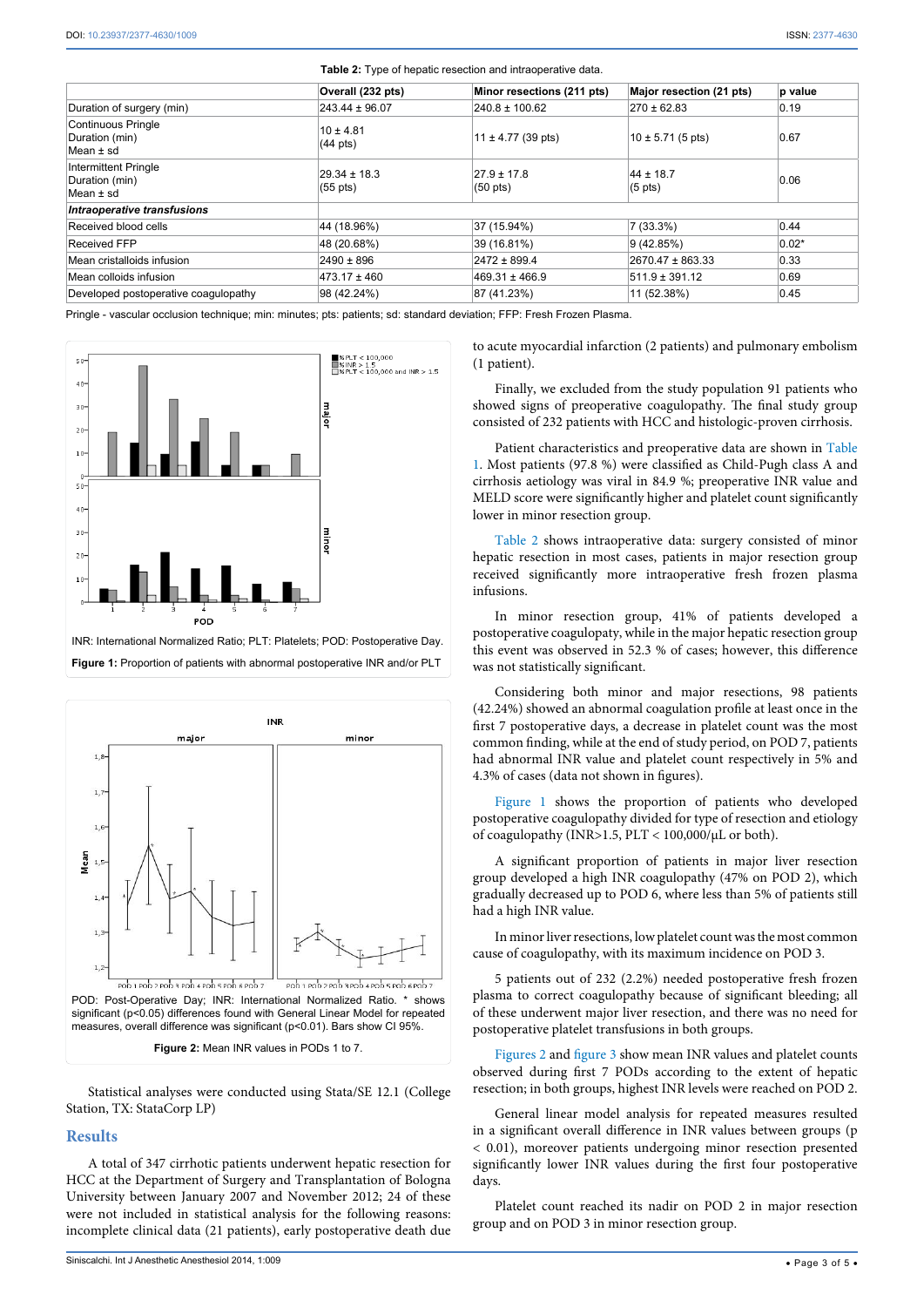

<span id="page-3-0"></span>Table 3: Logistic regression analysis: PLT < 100000  $\mu$ L<sup>-1</sup> as dependent variable.

|                             | Univariate          |      | <b>Multivariable</b> |      |
|-----------------------------|---------------------|------|----------------------|------|
|                             | <b>OR(95%CI)</b>    | Р    | <b>OR(95%CI)</b>     | Р    |
| BMI (kg/m <sup>2</sup> )    | $1.01(0.94 - 1.08)$ | 0.81 |                      |      |
| Child-Pugh score            | $0.98(0.58 - 1.65)$ | 0.94 |                      |      |
| MELD score                  | $1.14(0.96 - 1.34)$ | 0.12 |                      |      |
| Portal htpertension         | $1.47(0.67 - 3.2)$  | 0.33 |                      |      |
| Length of surgery           | $1(0.99 - 1.01)$    | 0.76 |                      |      |
| <b>Continuous Pringle</b>   | $1.09(0.54 - 2.11)$ | 0.85 |                      |      |
| <b>Intermittent Pringle</b> | $0.94(0.45 - 1.99)$ | 0.88 |                      |      |
| Blood cells transfusion     | 1.42 (1.04-1.94)    | 0.03 | $1.26(0.87 - 1.83)$  | 0.22 |
| FFP transfusion             | $1.28(0.93 - 1.78)$ | 0.13 | $1.09(0.75 - 1.59)$  | 0.63 |
| Cristalloids infusion (ml)  | $1(0.99 - 1.01)$    | 0.79 |                      |      |
| Colloids infusion (1000 ml) | $1.83(1.01 - 3.34)$ | 0.05 | 1.49 (0.78-2.87)     | 0.22 |

BMI: Body Mass Index; MELD: Model for End-Stage Liver Disease; Pringle vascular occlusion technique; FFP: Fresh Frozen Plasma.

<span id="page-3-1"></span>

| Table 4: Logistic regression analysis: INR $\geq$ 1,5 as dependent variable. |  |
|------------------------------------------------------------------------------|--|
|------------------------------------------------------------------------------|--|

|                             | Univariate          |      | Multivariable       |      |
|-----------------------------|---------------------|------|---------------------|------|
|                             | OR(95%CI)           | Р    | <b>OR(95%CI)</b>    | Р    |
| BMI (kg/m <sup>2</sup> )    | $0.99(0.91 - 1.07)$ | 0.76 |                     |      |
| Child-Pugh score            | $1.23(0.69 - 2.21)$ | 0.48 |                     |      |
| MELD score                  | $1.15(0.96 - 1.38)$ | 0.12 | $1.15(0.96 - 1.38)$ | 0.14 |
| Portal hypertension         | $1.12(0.45 - 2.77)$ | 0.80 |                     |      |
| Length of surgery           | $1(0.99 - 1.01)$    | 0.17 | $1.01(0.99 - 1.01)$ | 0.19 |
| <b>Continuous Pringle</b>   | $1.24(0.58 - 2.64)$ | 0.57 |                     |      |
| <b>Intermittent Pringle</b> | $0.72(0.29 - 1.80)$ | 0.48 |                     |      |
| Blood cells transfusion     | $0.96(0.65 - 1.41)$ | 0.85 |                     |      |
| FFP transfusion             | $1.03(0.70 - 1.51)$ | 0.88 |                     |      |
| Cristalloids infusion (ml)  | $1(0.99 - 1.01)$    | 0.79 |                     |      |
| Colloids infusion (1000 ml) | $1.25(0.64 - 2.46)$ | 0.51 |                     |      |

BMI: Body Mass Index; MELD: Model for End-Stage Liver Disease; Pringle vascular occlusion technique; FFP: Fresh Frozen Plasma.

General linear model analysis didn't report a significant overall difference ( $p = 0.055$ ) and platelet count was significantly lower in minor resection group only during the first postoperative day.

[Table 3](#page-3-0) shows uni- and multivariate logistic regression analysis considering platelet count < 100,000/µL the dependent variable. No statistically significant association was found between any of the parameters and the development of a postoperative low platelet count.

As shown in [Table 4](#page-3-1), multivariable analysis didn't highlight any statistically significant association between postoperative INR value ≥ 1.5 and any of the studied parameters.

#### **Discussion**

Our study included only histologic-proven cirrhotic patients suitable for epidural catheter placement on the basis of preoperative coagulation profile and showed that significant alterations in INR and platelet values were observed in 98 out of 232 cirrhotic patients who underwent uncomplicated liver resection for HCC (42%).

In minor resection group, INR value >1.5 and platelet count < 100,000/µL were present respectively in less than 3% and 6% of patients on postoperative day 6 [\(Figure 1\)](#page-2-1); moreover this group had an INR profile that seems compatible with epidural catheters management ([Figure 2](#page-2-2)); low platelet count ([Figure 3](#page-2-1)) was the most common problem, and the significant difference in platelet count between the two groups found on POD 1 could be explained by a significantly lower preoperative count in patients undergoing minor resection ([Table 1](#page-1-0)).

Previous studies have shown that underlying hepatic disease  $[6,8]$  $[6,8]$  $[6,8]$  and the extent of hepatic resection  $[7,8,14]$  $[7,8,14]$  $[7,8,14]$  contribute to the development of coagulopathy; in other studies, risk factors such as low BMI [\[14](#page-4-12)], duration of vascular occlusion used to limit blood loss during parenchymal dissection [[8](#page-4-7)], length of surgical procedure [[3](#page-4-2)[,14\]](#page-4-12), the volumes of fluids administered [[5](#page-4-4)[,10,](#page-4-13)[15](#page-4-14),[16](#page-4-15)] and intraoperative blood loss [\[8](#page-4-7)] were associated to coagulopathy.

In contrast with other studies, we focused only on patients with chronic liver disease undergoing hepatic resections and we found that these risk factors were not significantly associated with an abnormal postoperative coagulation profile in this category.

Limitations of this study are related to its retrospective nature and the unavoidable selection bias between patients undergoing major resection and minor one. In fact major resection requires a better baseline hepatic function than minor resection because of the larger amount of parenchyma removed. However, despite significantly better preoperative MELD score and platelet count, patients undergoing major resection had worse postoperative coagulation parameters.

Another limitation of the study is the difference in sample size between major and minor resection groups. However we have to state that major resection surgery in cirrhotic patients isn't a frequent intervention at our unit and requires meticulous candidate selection due to the high risk of postoperative liver failure.

At our unit, epidural catheter placement for liver resection has been implemented in the last year together with the development of fast track liver surgery protocols, blended anesthesia is proposed to both cirrhotic and non cirrhotic patients with preoperative normal coagulation profile undergoing minor laparotomic hepatic resections.

For blended anesthesia in liver resection, we usually put a T8-T9 epidural catheter and, after an initial bolus of L-bupivacaine 7.5-10 mg, we start a continuous infusion at 5 to 7 mL/h of L-bupivacaine 2.5 mg/mL, we also add epidural sufentanyl boluses of 5 to 10 mcg; sedation is maintained with Sevoflurane at a concentration of 0.5-0.7 MAC.

In 2013, 254 patients underwent hepatic resection at our unit, 66 of these had an epidural catheter placed, 70 out of 254 were cirrhotic undergoing HCC resection and 13 of these received a blended anesthesia. The results were the following: epidural catheters were usually removed between postoperative day 3 and 5, no complications related to epidural catheter were recorded and we never needed to correct coagulation parameters with fresh frozen plasma or platelets infusion in this case series. The most important causes of the non applicability of epidural anesthesia were: extension of resection, preoperative coagulopathy, laparoscopic liver resection and anesthesiologist's poor confidence with this technique.

Liver cirrhosis increases the risk of an abnormal postoperative coagulation profile after hepatectomies, [[6,](#page-4-5)[8](#page-4-7)] hence the anesthesiologist should exercise caution in this subgroup when considering epidural catheter placement, due to the risks associated with the removal of the catheter during the postoperative period.